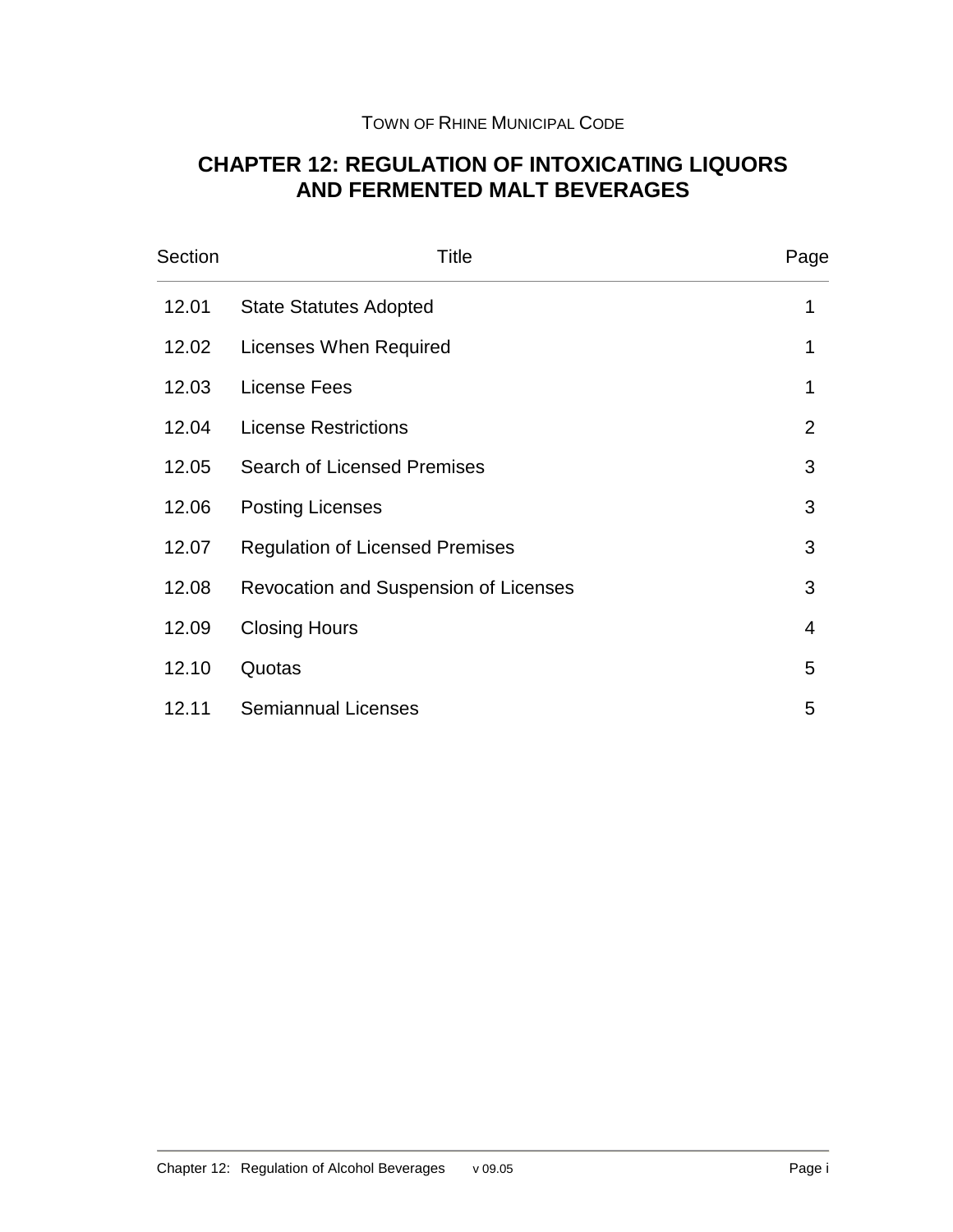*This page intentionally left blank.*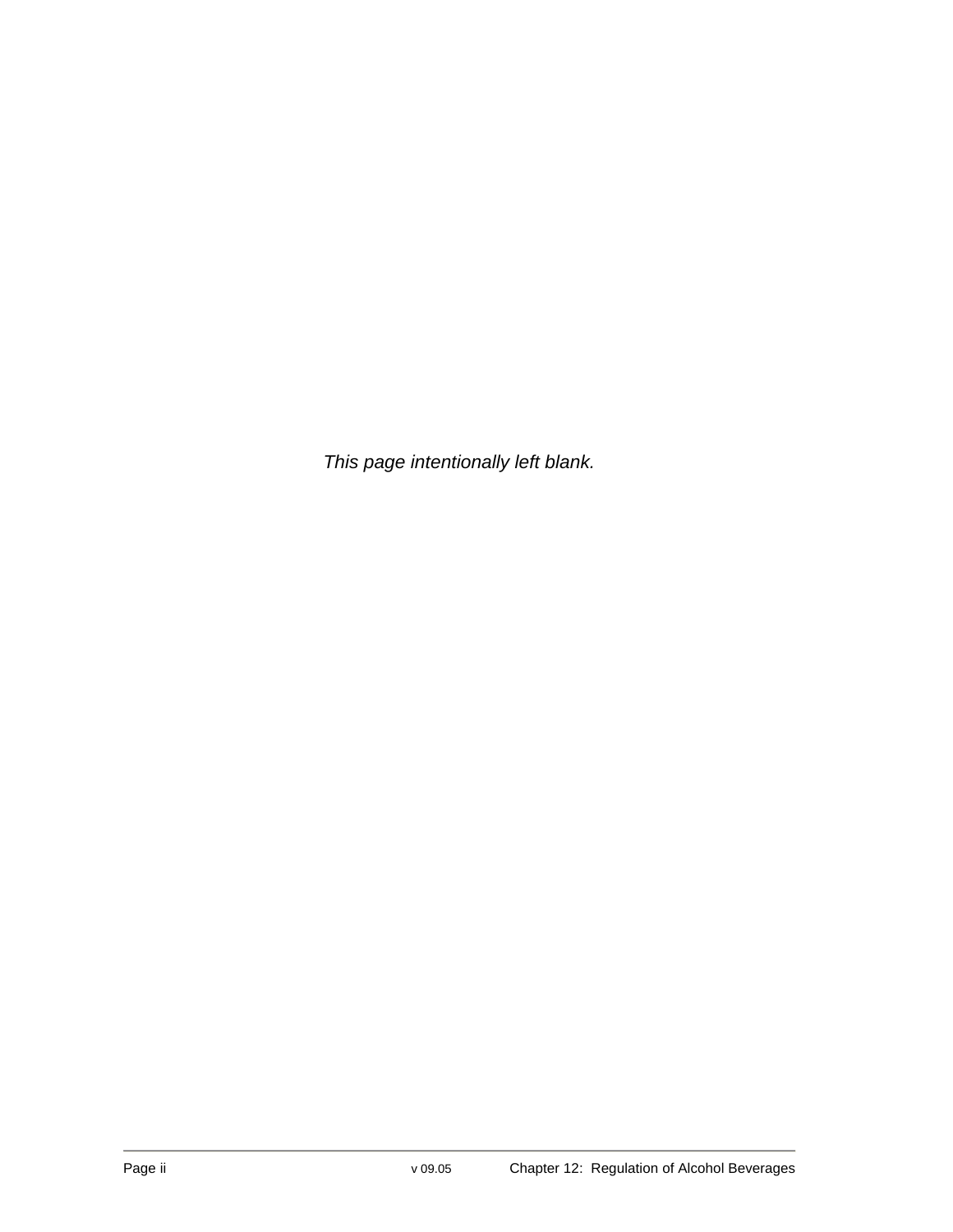#### **12.01 STATE STATUTES ADOPTED**

The provisions of Wis. Stat. ch. 125 relating to the sale of intoxicating liquor and fermented malt beverages except Wis. Stat. '' 125.09(6); 125.11; 125.14(2), (3), and (4); 125.19; 125.30; 125.56; 125.58 through 125.62 inclusive; 125.66; 125.69, and exclusive of any provisions thereof relating to the penalty to be imposed or the punishment for violation of such statutes, are hereby adopted and made a part of this Chapter by reference. A violation of any such provision shall constitute a violation of this Chapter.

#### **12.02 LICENSES WHEN REQUIRED**

No person, except as provided by Section 12.01 of this Ordinance, shall distribute, vend, sell, offer, or keep for sale at retail or wholesale, deal or traffic in, or for the purpose of evading any law or ordinance, give away any intoxicating liquor or fermented malt beverage or cause the same to be done without having procured a license or permit as provided in this Section nor without complying with all the provisions of this Section and all statutes, Ordinances, and regulations of the State and the Town applicable thereto.

**12.03 LICENSE FEES.** There shall be the following classes and denominations of licenses which, when issued by the Town Clerk under the authority of the Town Board after payment of the fee hereinafter specified, shall permit the holder to sell, deal, or traffic in intoxicating liquor or fermented malt beverages.

(1) Class "A" fermented malt beverage retailer's licenses. Ten Dollars (\$10.00) per year.

(2) Class "B" fermented malt beverage retailer's license. One Hundred Dollars (\$100.00) per year. Special event permits as defined in Wis. Stat. ' 125.26(6) shall be issued for a fee of Ten Dollars (\$10.00).

(3) Wholesaler's fermented malt beverage licenses. Twenty-five Dollars (\$25.00) per year or fraction thereof.

- (4) Special wholesaler's license. Twenty-five Dollars (\$25.00) per year.
- (5) Beverage operator's license. Ten Dollars (\$10.00) per year.
- (6) Retail Class "A" liquor license. One Hundred Dollars (\$100.00) per year.
- (7) Retail Class "B" liquor license. One Hundred Dollars (\$100.00) per year.
- (8) Pharmacist's permit. Ten Dollars (\$10.00) per year.

(9) Any person or company or corporation who places any vending machine in the Town other than in his own place of business for a profit. Ten Dollars (\$10.00) per year.

(10) Part-time or semiannual liquor licenses shall be issued pursuant to Wis. Stat. ' 125.26(6).Pursuant: to Wis. Stat. ' 66.119, the Town of Rhine hereby elects to use the citation method of enforcement of Ordinances other than those for which a statutory counterpart exists.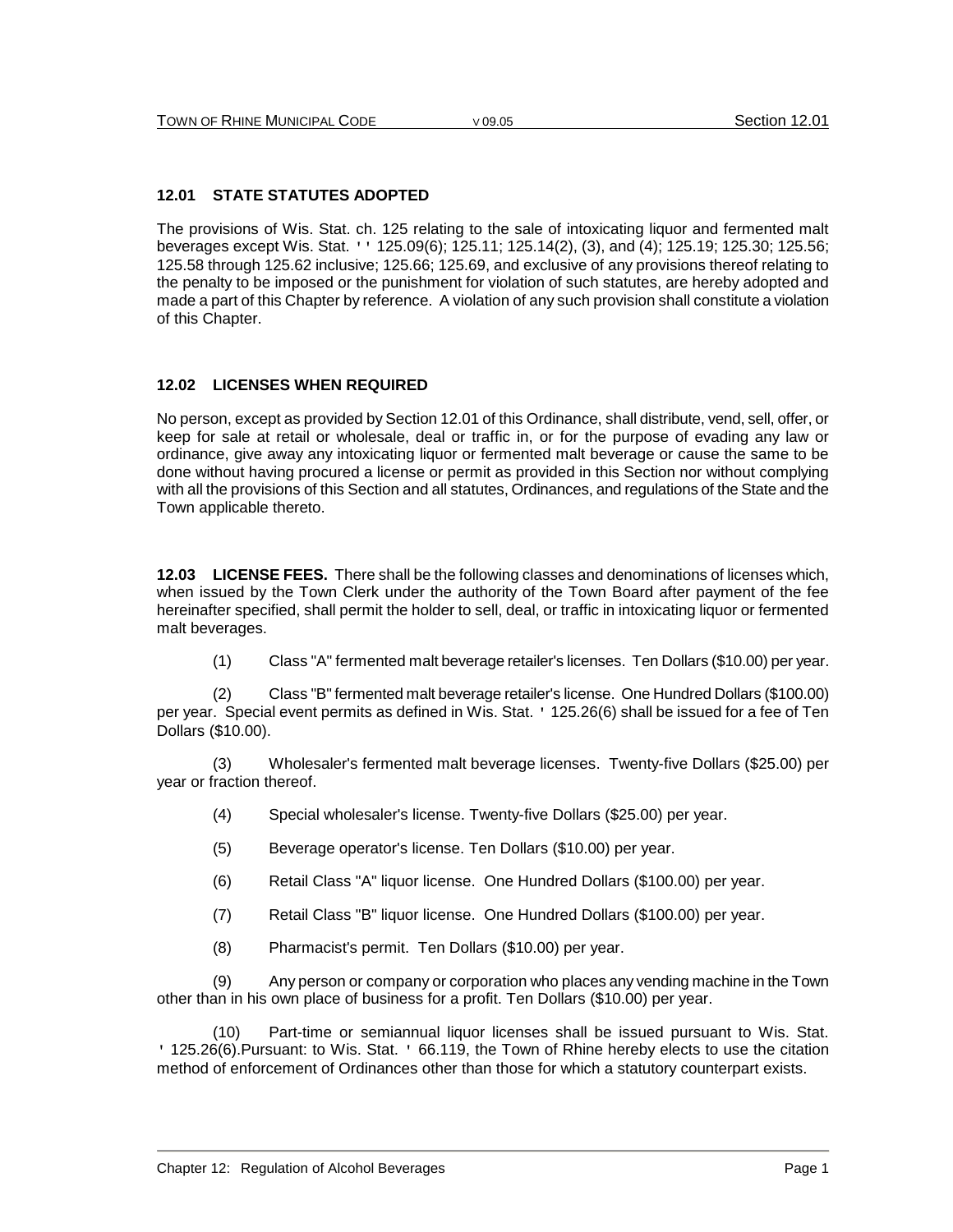**12.04 LICENSE RESTRICTIONS.** In addition to the requirements imposed by provisions of the Wisconsin Statutes adopted by reference in Section 12.01 of this Ordinance, the following restrictions shall apply to the issuance of licenses or permits pursuant to this Section:

(1) REQUIREMENTS FOR LICENSES. No license or permit shall be issued to any person who is not eighteen (18) years of age or over, of good moral character, a citizen of the United States, and the State of Wisconsin. No license shall be issued to any person who has been a habitual petty law offender or convicted of a crime under the laws of this State punishable by imprisonment in the State prison unless such a person has been pardoned. This Section shall not apply to Wisconsin corporations but shall apply to all officers and directors of any such corporation.

(2) EFFECT OF REVOCATION OF LICENSE. No license shall be issued for any premises if a license covering such premises has been revoked within six (6) months prior to application. No license shall be issued to any person who has had a license issued pursuant to this Section revoked within twelve (12) months prior to application..

(3) INSPECTION OF APPLICATION AND PREMISES. The Town Clerk shall notify the Health Officer and Building Inspector of all license and permit applications and these officials shall inspect or cause to be inspected each application and premises to determine whether the applicant and the premises sought to be licensed comply with the regulations, ordinances, and laws applicable thereto and the applicant's fitness for the trust to be imposed. These officials shall furnish to the Town Board in writing the information derived from such investigation. No license or permit provided for in this Section shall be issued without reinspection of the premises and report as herein required.

(4) HEALTH AND SANITATION. No license shall be issued for any premises which do not conform to the sanitary, safety, and health requirements of the State Industrial Commission and the State Board of Health and to all such ordinances and regulations adopted by the Town.

(5) TAX DELINQUENCIES. In the event of a licensed tavern business being sold during the license year, the Town Clerk may not issue a license to the new owner until the Town Clerk is furnished receipts showing that the real estate tax, if any, the personal property tax, and the sewer and water services are all paid up to the date of the sale. The Town Treasurer shall estimate the tax rate to be used.

(6) LOCATION OF PREMISES. No retail Class "A" or "B" fermented malt beverage license or liquor license shall hereafter be issued for premises less than three hundred feet (300') from any established public or parochial school, hospital, or church. Such distance shall be measured by the shortest route along the highway from the closest point of the boundary of such school, church, or hospital to the closest entrance to such premise.

(7) DELINQUENT TAXES, ASSESSMENTS, AND CLAIMS REGARDING PREMISES. No initial or renewal alcohol beverage license shall be granted for any premises for which taxes, assessments, or other claims of the Town of Rhine are delinquent and unpaid.

(8) DELINQUENT TAXES, ASSESSMENTS, AND CLAIMS REGARDING PERSONS. No initial or renewal alcohol license shall be granted to any person:

(a) Delinquent in payment of any taxes, assessments, or other claims owed to the Town of Rhine.

(b) Delinquent in payment of a forfeiture resulting from a violation of any Ordinance of the Town of Rhine.

(c) Delinquent in payment to the State of any State taxes owed.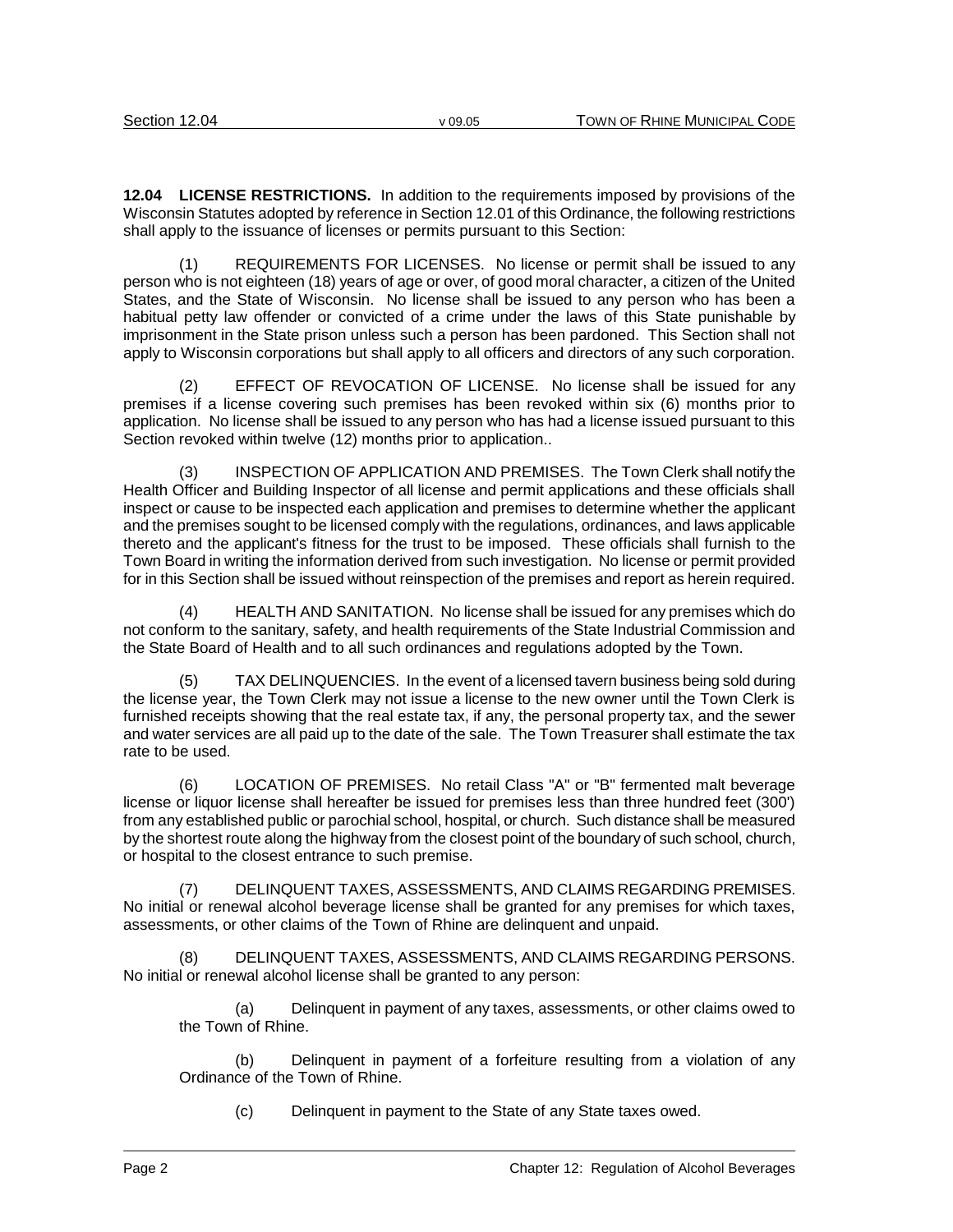(9) PENALTY. Any person who, himself or itself or by his or its agent or employee, shall violate any of the provisions of this Ordinance shall upon conviction thereof be punished as follows:

(a) If for a violation of any provisions enacted by reference, then by a penalty the same as provided by statute.

(b) If for selling intoxicating liquor without license or permit, by a forfeiture of not less than Twenty-five Dollars (\$25.00) nor more than Two Hundred Dollars (\$200.00) plus the costs of prosecution; and in case such forfeiture and costs are not paid forthwith, then by imprisonment in the County Jail until paid or until discharged by due course of law, but in any case, not less than three (3) months nor more than one (1) year.

(c) If for a violation of any other provision of this Section by a forfeiture of not more than One Hundred Dollars (\$100.00) and in case of a failure to pay such forfeiture, by imprisonment in the County Jail for not more than sixty (60) days, and any license issued shall be subject to revocation by the Court which tried the violation.

# **12.05 SEARCH OF LICENSED PREMISES**

It shall be a condition of any license issued hereunder that the licensed premises may be entered and inspected at any reasonable hour by any law enforcement official employed by the Town of Rhine without any warrant and the application for a license hereunder shall be deemed a consent to this provision. Any refusal to permit such inspection shall automatically operate as a revocation of any license issued hereunder and shall be deemed a violation of this Section.

# **12.06 POSTING LICENSES**

Licenses or permits issued under this Section shall be posted and displayed as required pursuant to Wis. Stat. ' 215.04 and shall be posted in a conspicuous place located in the premises where the license is issued.

# **12.07 REGULATION OF LICENSED PREMISES**

(1) SALE OF INTOXICATING BEVERAGES TO MINORS RESTRICTED. The provision of Wis. Stat. ' 125.07 shall apply to the sale of fermented malt beverages and intoxicating liquor to persons under eighteen (18) years of age when not accompanied by a parent or adult spouse except as provided in said statute.

(2) SAFETY AND SANITATION REQUIREMENTS. Each licensed premises shall be maintained and conducted in a sanitary manner and shall be a safe and proper place of the purpose for which used.

# **12.08 REVOCATION AND SUSPENSION OF LICENSES**

(1) PROCEDURE. Except as hereinafter provided, the provisions of Wis. Stat. ' 125.12 shall be applicable to proceedings for the revocation or suspension of all licenses or permits granted under this Section. Revocation or suspension proceedings may be instituted by the Town Board upon its own motion by adoption of a resolution.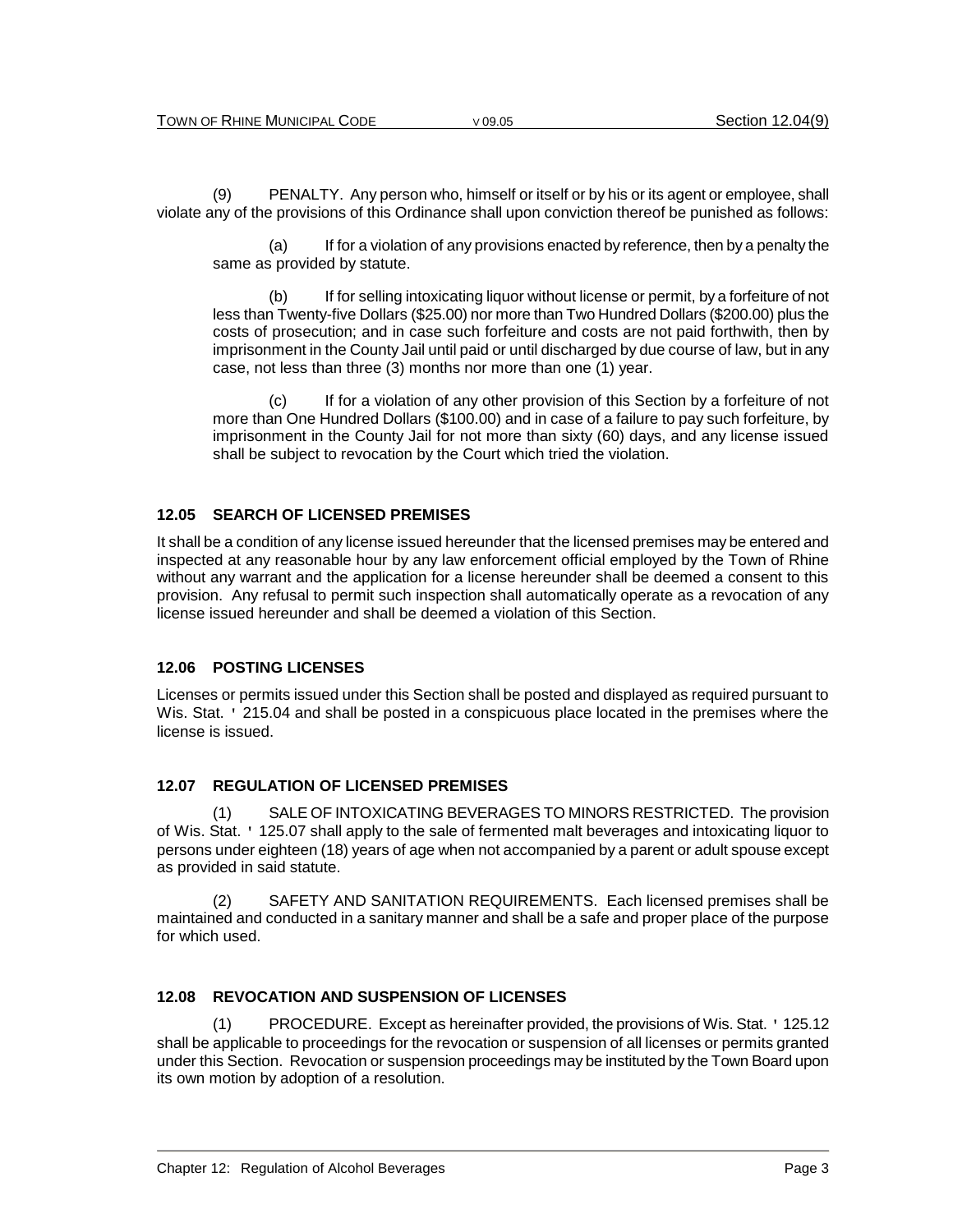(2) SUSPENSION OF LICENSES. The Town Chairman or the Constable, upon obtaining reasonable information that any licencee has violated any provisions of this Section or any State or federal liquor or fermented malt beverage law or committed any felony may suspend the license or permit of such person for a period not to exceed ten (10) days pending hearing by the Town Board pursuant to Section 12.08(1).

(3) AUTOMATIC REVOCATION. Any license or permit issued under the provisions of this Section shall stand revoked without further proceedings upon the conviction of a licensee or permittee or his employee, agent, or representatives of a second offense under this Ordinance or Wis. Stat. ch. 125 or any other State or federal liquor or fermented malt beverage law or any felony.

REPOSSESSION OF LICENSE OR PERMIT. Whenever any license or permit under this Section shall be revoked or suspended by the Town Board, Town Chairman, Constable, or action of any Court or Section 12.08(3), it shall be the duty of the Clerk to notify the licensee or permittee of such suspension or revocation and to notify the Constable who shall take physical possession of the license or permit wherever it may be found and file it in the Clerk's office.

# **12.09 CLOSING HOURS**

(1) No premises for which a retail Class "B" license has been issued shall be permitted to remain open between 1:00 a.m. and 8:00 a.m. subject to the restrictions set forth in Wis. Stat. ' 125.32(3)(am) and (b) and on January 1 when the closing hours shall be between 3:00 a.m. and 8:00 a.m.

(2) No intoxicating liquor or fermented malt beverages shall be sold, dispensed, given away, or furnished directly or indirectly to any person under the age of eighteen (18) years at any time between the hours of 1:00 a.m. and 8:00 a.m.

(3) It shall be unlawful for any person to remain in such licensed premises during any of the time during which said premises are required to be vacated and closed as herein provided. In the event the owner or operator of any licensed premises desires to be present upon such premises for the purpose of making repairs or performing work incidental to the care or maintenance of said premises during that time when same is required to be vacated and closed, he may make application for such permission specifying the date, time, and purpose for which same is desired to the Town Constable, and said Town Constable after investigating the application shall issue a permit for the purpose to be indicated upon such permit after having concluded that the application and purpose designated are bona fide; and it is further provided that during the time the owner, operator, or employee specified in said permit are upon such licensed premises during the time when same would otherwise be required to be vacated and closed, said premises shall be fully lighted, and such owner, operator, or employee shall upon demand of any police officer immediately admit such officer for the purpose of making an investigation upon such licensed premises as such officer in his discretion may determine.

(4) During the time when the licensed premises shall be vacated and closed, the premises shall be illuminated with a light sufficiently bright and so located as to enable such premises to be observed by a police from without.

(5) This Section shall not affect closing hours on election days.